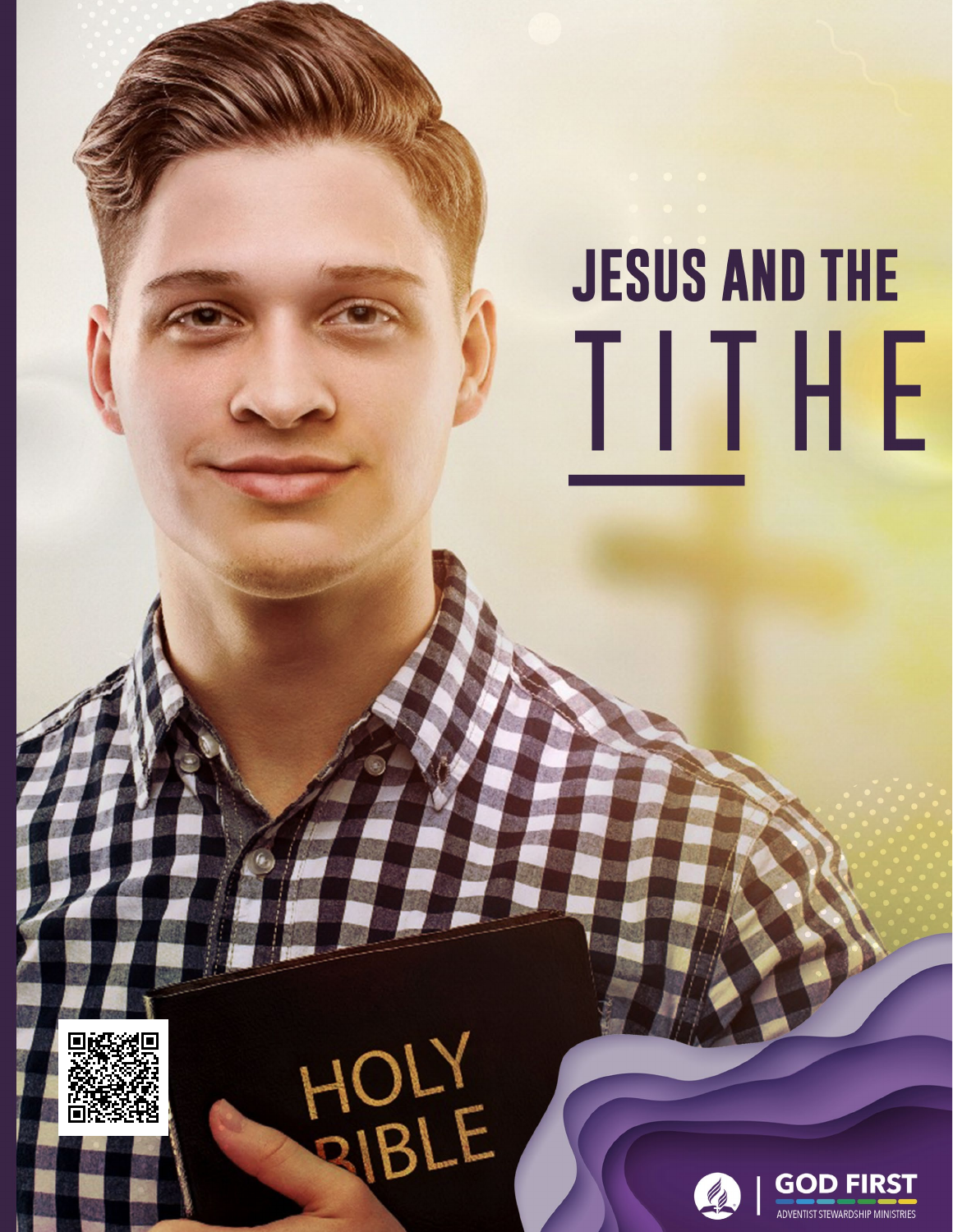#### **Jesus and the Tithe**

Copyright ©2019 by Stewardship Ministries Department

Created by Marcos F. Bomfim

Edited by Johnetta B. Flomo and Sandra Blackmer

Page Design and Layout, Johnetta B. Flomo

Cover, Synesthezia Emotional Marketing LLC

This material may be translated, printed, or photocopied by any Seventh-day Adventist entity without securing further permission. Republished documents must include the credit line: "Stewardship Ministries Department, General Conference of Seventh-day Adventists, used by permission." Selling this work for profit is prohibited.

Stewardship Ministries Department General Conference of Seventh-day Adventists 12501 Old Columbia Pike Silver Spring, MD 20904, USA www.adventiststewardship.com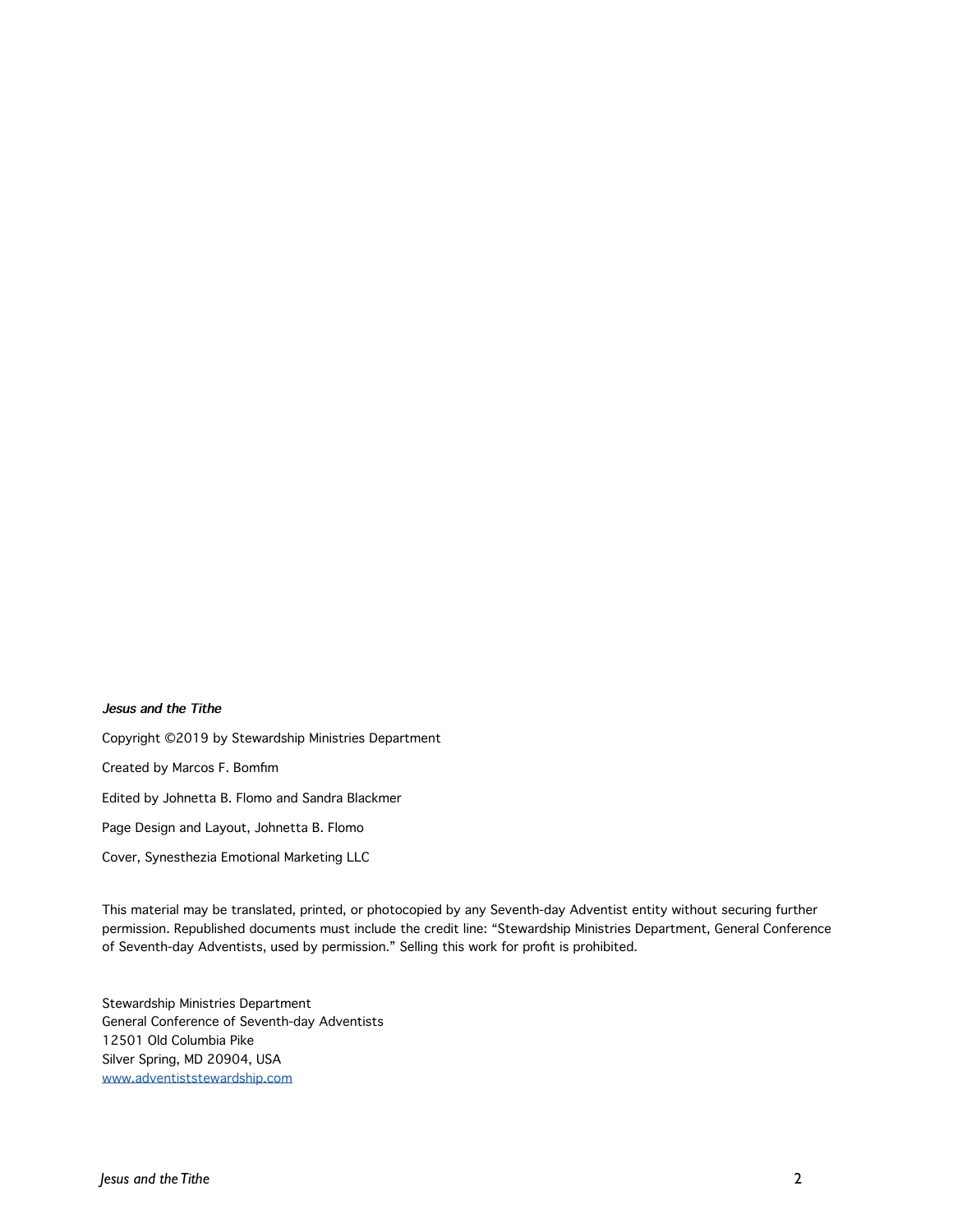## **Jesus and the Tithe**

**Purpose**: To develop values related to conflict resolution, the use of the tithe, and the proportional system of giving.

#### **Summary of the activities (for facilitators)**:

- Divide the audience into groups.
- Each group will discuss their assigned questions.
- Call on one representative of each group to share the group's discussed conclusions.

#### **GENERAL INSTRUCTIONS:**

- 1. Watch the video with all participants. (The video is available here: https://youtu.be/fFirQp1T6lc).
- 2. Divide participants into groups of 5-0 persons.
- 3. Assign one or more questions to each group (each group should have a different question).
- **4. Leader and secretary**: Each group will choose a **leader**, who will conduct the discussion, and a **secretary**, who will write the conclusions, and make a report when called upon.
- **5. Group opinion**: In case of open questions (no right or wrong answers), the group should discuss which opinion(s) would better express the thought of the entire Group (not only that of the leader).
- **6. Duration**: The group should spend no more than five (5) minutes on each question, and secretaries must take no more than one (1) minute when asked to answer publicly.
- **7. Growing together**: After the appointed time for the discussion is over, the facilitator will call all secretaries to the front, and ask them to read the conclusions given by their groups. Each secretary will have one minute to read each answer.
- 8. The facilitator may make comments after each response.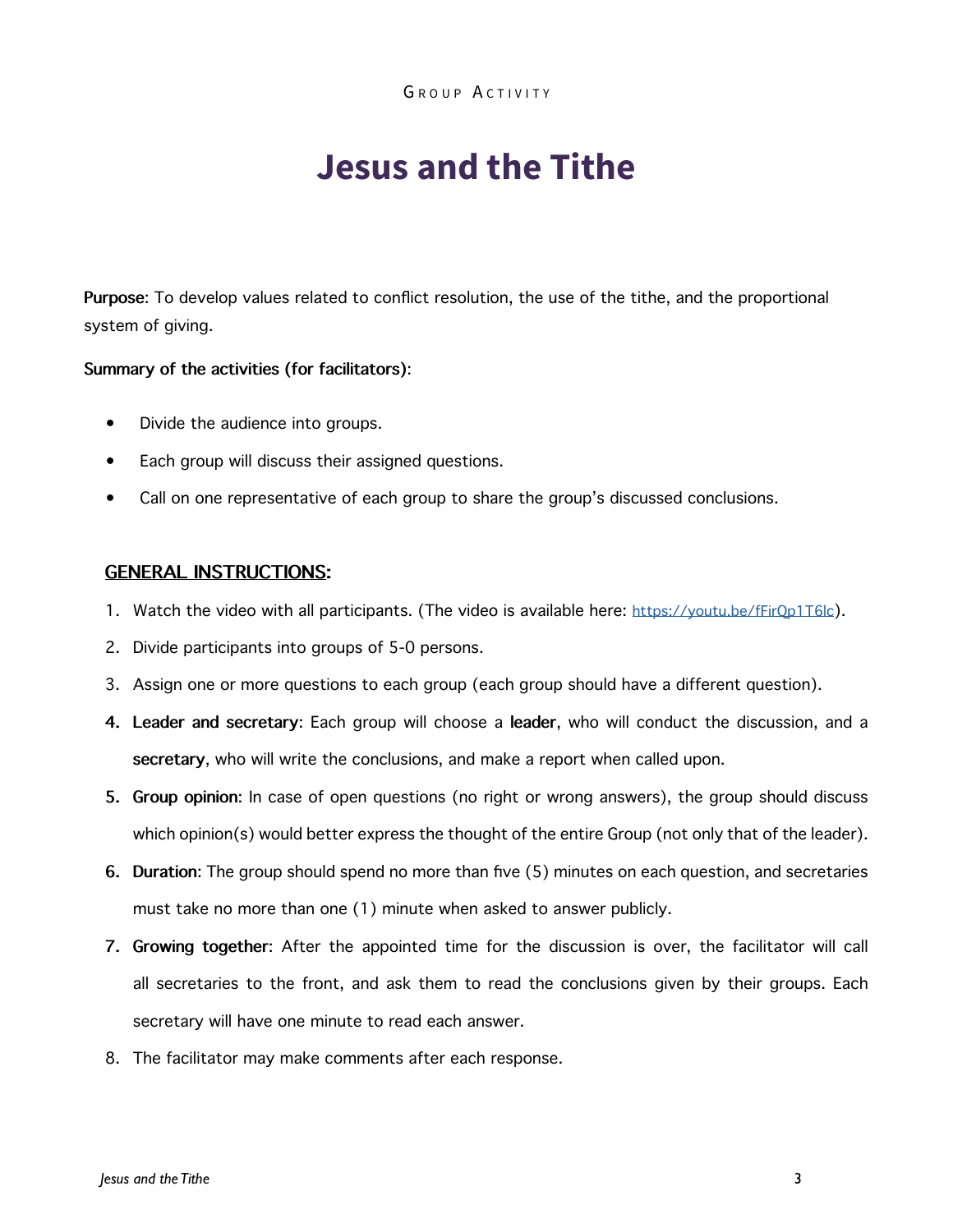# **Growing Together**

Before discussing the questions, all participants must have watched the video, "Jesus and the Tithe," available here: (<https://youtu.be/GhkUQyQanCo>)



1. Robert, a faithful Adventist entrepreneur, values and promotes Adventist Education. Besides having all his children studying at the Adventist School, he is using part of his tithe to support poor theology students and is encouraging other members to do the same. "After all," he says, "those students will become pastors and will later be supported by the same tithe!" As a church leader, what would you do and say? (Does your answer have any biblical support?)

\_\_\_\_\_\_\_\_\_\_\_\_\_\_\_\_\_\_\_\_\_\_\_\_\_\_\_\_\_\_\_\_\_\_\_\_\_\_\_\_\_\_\_\_\_\_\_\_\_\_\_\_\_\_\_\_\_\_\_\_\_\_\_\_\_\_\_\_\_\_\_\_\_\_\_\_\_\_\_\_\_\_\_\_\_\_\_\_\_\_\_\_\_\_

\_\_\_\_\_\_\_\_\_\_\_\_\_\_\_\_\_\_\_\_\_\_\_\_\_\_\_\_\_\_\_\_\_\_\_\_\_\_\_\_\_\_\_\_\_\_\_\_\_\_\_\_\_\_\_\_\_\_\_\_\_\_\_\_\_\_\_\_\_\_\_\_\_\_\_\_\_\_\_\_\_\_\_\_\_\_\_\_\_\_\_\_\_\_

\_\_\_\_\_\_\_\_\_\_\_\_\_\_\_\_\_\_\_\_\_\_\_\_\_\_\_\_\_\_\_\_\_\_\_\_\_\_\_\_\_\_\_\_\_\_\_\_\_\_\_\_\_\_\_\_\_\_\_\_\_\_\_\_\_\_\_\_\_\_\_\_\_\_\_\_\_\_\_\_\_\_\_\_\_\_\_\_\_\_\_\_\_\_

\_\_\_\_\_\_\_\_\_\_\_\_\_\_\_\_\_\_\_\_\_\_\_\_\_\_\_\_\_\_\_\_\_\_\_\_\_\_\_\_\_\_\_\_\_\_\_\_\_\_\_\_\_\_\_\_\_\_\_\_\_\_\_\_\_\_\_\_\_\_\_\_\_\_\_\_\_\_\_\_\_\_\_\_\_\_\_\_\_\_\_\_\_\_

\_\_\_\_\_\_\_\_\_\_\_\_\_\_\_\_\_\_\_\_\_\_\_\_\_\_\_\_\_\_\_\_\_\_\_\_\_\_\_\_\_\_\_\_\_\_\_\_\_\_\_\_\_\_\_\_\_\_\_\_\_\_\_\_\_\_\_\_\_\_\_\_\_\_\_\_\_\_\_\_\_\_\_\_\_\_\_\_\_\_\_\_\_\_

2. Sharon, a very conservative member, does not agree with some decisions of the leaders of her Conference, whom she describes as "liberals." How would you respond to her questions about where else she may send her tithe? (Is your answer supported by the Bible?)

\_\_\_\_\_\_\_\_\_\_\_\_\_\_\_\_\_\_\_\_\_\_\_\_\_\_\_\_\_\_\_\_\_\_\_\_\_\_\_\_\_\_\_\_\_\_\_\_\_\_\_\_\_\_\_\_\_\_\_\_\_\_\_\_\_\_\_\_\_\_\_\_\_\_\_\_\_\_\_\_\_\_\_\_\_\_\_\_\_\_\_\_\_\_

\_\_\_\_\_\_\_\_\_\_\_\_\_\_\_\_\_\_\_\_\_\_\_\_\_\_\_\_\_\_\_\_\_\_\_\_\_\_\_\_\_\_\_\_\_\_\_\_\_\_\_\_\_\_\_\_\_\_\_\_\_\_\_\_\_\_\_\_\_\_\_\_\_\_\_\_\_\_\_\_\_\_\_\_\_\_\_\_\_\_\_\_\_\_

\_\_\_\_\_\_\_\_\_\_\_\_\_\_\_\_\_\_\_\_\_\_\_\_\_\_\_\_\_\_\_\_\_\_\_\_\_\_\_\_\_\_\_\_\_\_\_\_\_\_\_\_\_\_\_\_\_\_\_\_\_\_\_\_\_\_\_\_\_\_\_\_\_\_\_\_\_\_\_\_\_\_\_\_\_\_\_\_\_\_\_\_\_\_

\_\_\_\_\_\_\_\_\_\_\_\_\_\_\_\_\_\_\_\_\_\_\_\_\_\_\_\_\_\_\_\_\_\_\_\_\_\_\_\_\_\_\_\_\_\_\_\_\_\_\_\_\_\_\_\_\_\_\_\_\_\_\_\_\_\_\_\_\_\_\_\_\_\_\_\_\_\_\_\_\_\_\_\_\_\_\_\_\_\_\_\_\_\_

\_\_\_\_\_\_\_\_\_\_\_\_\_\_\_\_\_\_\_\_\_\_\_\_\_\_\_\_\_\_\_\_\_\_\_\_\_\_\_\_\_\_\_\_\_\_\_\_\_\_\_\_\_\_\_\_\_\_\_\_\_\_\_\_\_\_\_\_\_\_\_\_\_\_\_\_\_\_\_\_\_\_\_\_\_\_\_\_\_\_\_\_\_\_

3. Andre is distraught that his many requests to receive a visit from his church's pastor have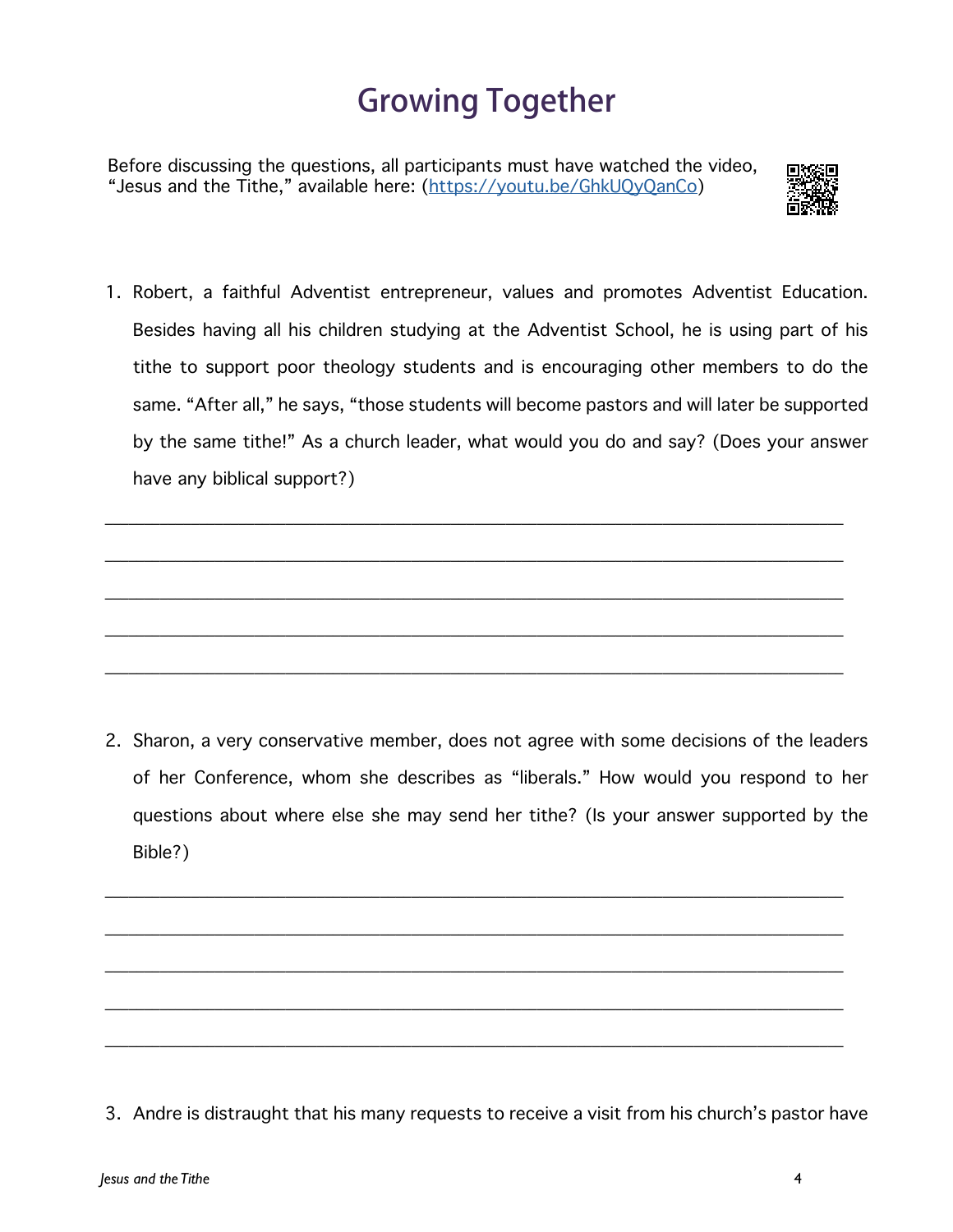gone unanswered. As a result, he's decided to send his tithe to an ADRA project in the Peruvian Amazon. Based on the Bible, what would you counsel him to do?

\_\_\_\_\_\_\_\_\_\_\_\_\_\_\_\_\_\_\_\_\_\_\_\_\_\_\_\_\_\_\_\_\_\_\_\_\_\_\_\_\_\_\_\_\_\_\_\_\_\_\_\_\_\_\_\_\_\_\_\_\_\_\_\_\_\_\_\_\_\_\_\_\_\_\_\_\_\_\_\_\_\_\_\_\_\_\_\_\_\_\_\_\_\_

\_\_\_\_\_\_\_\_\_\_\_\_\_\_\_\_\_\_\_\_\_\_\_\_\_\_\_\_\_\_\_\_\_\_\_\_\_\_\_\_\_\_\_\_\_\_\_\_\_\_\_\_\_\_\_\_\_\_\_\_\_\_\_\_\_\_\_\_\_\_\_\_\_\_\_\_\_\_\_\_\_\_\_\_\_\_\_\_\_\_\_\_\_\_

\_\_\_\_\_\_\_\_\_\_\_\_\_\_\_\_\_\_\_\_\_\_\_\_\_\_\_\_\_\_\_\_\_\_\_\_\_\_\_\_\_\_\_\_\_\_\_\_\_\_\_\_\_\_\_\_\_\_\_\_\_\_\_\_\_\_\_\_\_\_\_\_\_\_\_\_\_\_\_\_\_\_\_\_\_\_\_\_\_\_\_\_\_\_

\_\_\_\_\_\_\_\_\_\_\_\_\_\_\_\_\_\_\_\_\_\_\_\_\_\_\_\_\_\_\_\_\_\_\_\_\_\_\_\_\_\_\_\_\_\_\_\_\_\_\_\_\_\_\_\_\_\_\_\_\_\_\_\_\_\_\_\_\_\_\_\_\_\_\_\_\_\_\_\_\_\_\_\_\_\_\_\_\_\_\_\_\_\_

\_\_\_\_\_\_\_\_\_\_\_\_\_\_\_\_\_\_\_\_\_\_\_\_\_\_\_\_\_\_\_\_\_\_\_\_\_\_\_\_\_\_\_\_\_\_\_\_\_\_\_\_\_\_\_\_\_\_\_\_\_\_\_\_\_\_\_\_\_\_\_\_\_\_\_\_\_\_\_\_\_\_\_\_\_\_\_\_\_\_\_\_\_\_

4. Gustav, a very influent and wealthy member of your church is publicly promoting the idea that the tithe is an Old Testament's institution that no longer needs to be observed in the New Testament era.

\_\_\_\_\_\_\_\_\_\_\_\_\_\_\_\_\_\_\_\_\_\_\_\_\_\_\_\_\_\_\_\_\_\_\_\_\_\_\_\_\_\_\_\_\_\_\_\_\_\_\_\_\_\_\_\_\_\_\_\_\_\_\_\_\_\_\_\_\_\_\_\_\_\_\_\_\_\_\_\_\_\_\_\_\_\_\_\_\_\_\_\_\_\_

\_\_\_\_\_\_\_\_\_\_\_\_\_\_\_\_\_\_\_\_\_\_\_\_\_\_\_\_\_\_\_\_\_\_\_\_\_\_\_\_\_\_\_\_\_\_\_\_\_\_\_\_\_\_\_\_\_\_\_\_\_\_\_\_\_\_\_\_\_\_\_\_\_\_\_\_\_\_\_\_\_\_\_\_\_\_\_\_\_\_\_\_\_\_

\_\_\_\_\_\_\_\_\_\_\_\_\_\_\_\_\_\_\_\_\_\_\_\_\_\_\_\_\_\_\_\_\_\_\_\_\_\_\_\_\_\_\_\_\_\_\_\_\_\_\_\_\_\_\_\_\_\_\_\_\_\_\_\_\_\_\_\_\_\_\_\_\_\_\_\_\_\_\_\_\_\_\_\_\_\_\_\_\_\_\_\_\_\_

a. Using your Bible, how would you respond to Gustav's reasoning?

 b. If you were a church leader, what would be the best thing to do? Would you confront Gustav publicly? Would it be best to remain silent in order to avoid the risk of conflict? Using biblical principles of conflict resolution, how could you help him grow?

\_\_\_\_\_\_\_\_\_\_\_\_\_\_\_\_\_\_\_\_\_\_\_\_\_\_\_\_\_\_\_\_\_\_\_\_\_\_\_\_\_\_\_\_\_\_\_\_\_\_\_\_\_\_\_\_\_\_\_\_\_\_\_\_\_\_\_\_\_\_\_\_\_\_\_\_\_\_\_\_\_\_\_\_\_\_\_\_\_\_\_\_\_\_

\_\_\_\_\_\_\_\_\_\_\_\_\_\_\_\_\_\_\_\_\_\_\_\_\_\_\_\_\_\_\_\_\_\_\_\_\_\_\_\_\_\_\_\_\_\_\_\_\_\_\_\_\_\_\_\_\_\_\_\_\_\_\_\_\_\_\_\_\_\_\_\_\_\_\_\_\_\_\_\_\_\_\_\_\_\_\_\_\_\_\_\_\_\_

\_\_\_\_\_\_\_\_\_\_\_\_\_\_\_\_\_\_\_\_\_\_\_\_\_\_\_\_\_\_\_\_\_\_\_\_\_\_\_\_\_\_\_\_\_\_\_\_\_\_\_\_\_\_\_\_\_\_\_\_\_\_\_\_\_\_\_\_\_\_\_\_\_\_\_\_\_\_\_\_\_\_\_\_\_\_\_\_\_\_\_\_\_\_

\_\_\_\_\_\_\_\_\_\_\_\_\_\_\_\_\_\_\_\_\_\_\_\_\_\_\_\_\_\_\_\_\_\_\_\_\_\_\_\_\_\_\_\_\_\_\_\_\_\_\_\_\_\_\_\_\_\_\_\_\_\_\_\_\_\_\_\_\_\_\_\_\_\_\_\_\_\_\_\_\_\_\_\_\_\_\_\_\_\_\_\_\_\_

\_\_\_\_\_\_\_\_\_\_\_\_\_\_\_\_\_\_\_\_\_\_\_\_\_\_\_\_\_\_\_\_\_\_\_\_\_\_\_\_\_\_\_\_\_\_\_\_\_\_\_\_\_\_\_\_\_\_\_\_\_\_\_\_\_\_\_\_\_\_\_\_\_\_\_\_\_\_\_\_\_\_\_\_\_\_\_\_\_\_\_\_\_\_

#### **WATCH OTHER VIDEOS IN THIS SERIES HERE:**

https://stewardship.adventist.org/en-glish-stewardship-videos-for-millennials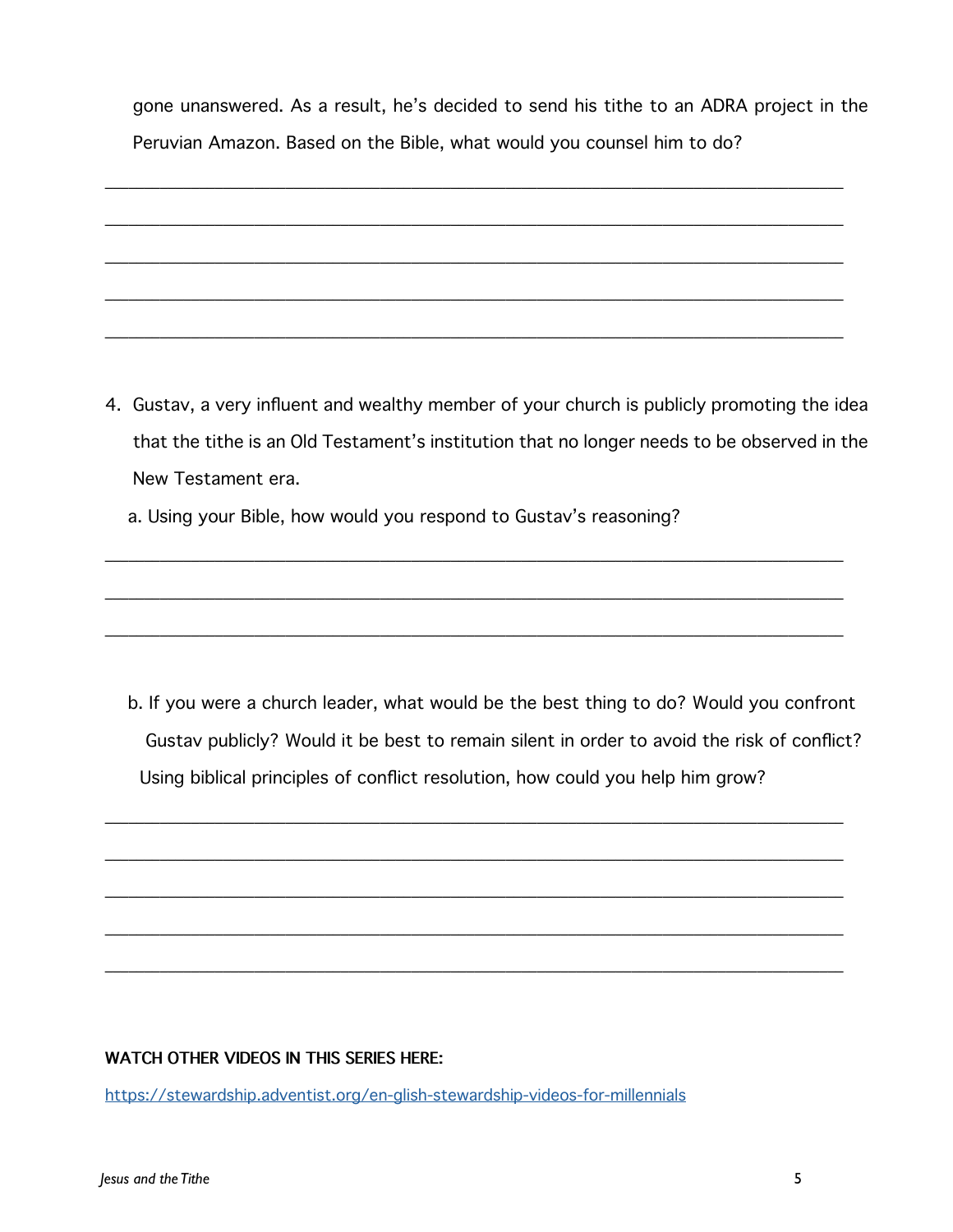### Notes: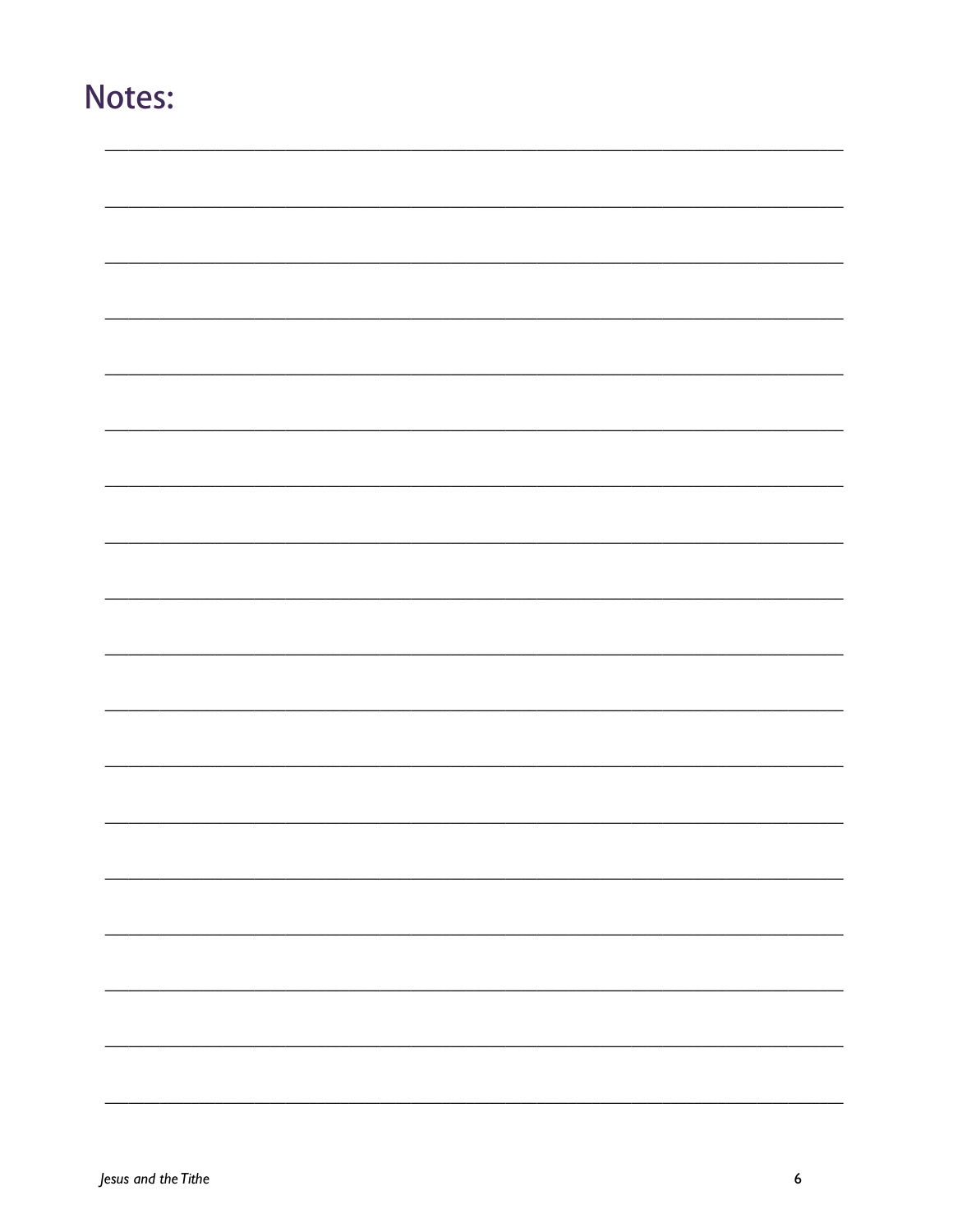## Notes: